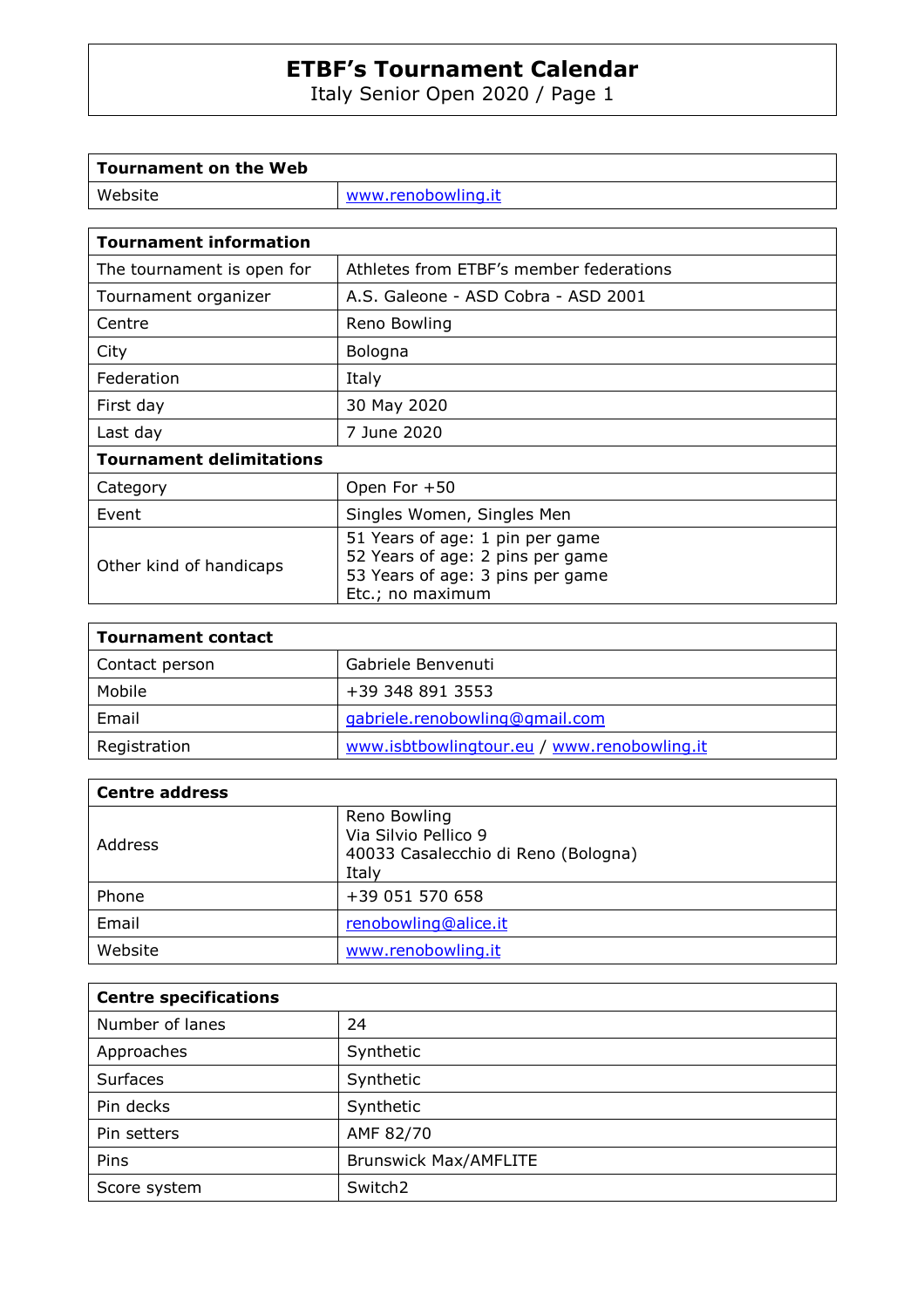Italy Senior Open 2020 / Page 2

| <b>Dressing specifications</b> |                  |
|--------------------------------|------------------|
| Oil machine                    | Kustodian Ion    |
| Oil                            | Kegel Offense HV |
| Cleaner                        | Kegel Defense    |
| Pattern prepared by            | Loris Masetti    |
| Dressing done by               | Reno Bowling     |

| <b>Prize money specifications</b> |       |
|-----------------------------------|-------|
| Prize fund status                 | Fixed |
| Tax on prizes                     | No    |

| Prize money expressed in $\epsilon$ |                      |                    |
|-------------------------------------|----------------------|--------------------|
| <b>Position</b>                     | <b>Singles Women</b> | <b>Singles Men</b> |
| Position 1                          | 800                  | 2.000              |
| Position 2                          | 600                  | 1.200              |
| Position 3                          | 400                  | 900                |
| Position 4                          | 300                  | 700                |
| Position 5                          | 250                  | 600                |
| Position 6                          | 200                  | 500                |
| Position 7                          | 150                  | 400                |
| Position 8                          | 100                  | 300                |
| Position 9-16                       |                      | 200                |
| Position 17-24                      |                      | 150                |
| Position 25-32                      |                      | 100                |
| Qualification 1st                   |                      | 400                |
| Qualification 2 <sup>nd</sup>       |                      | 200                |
| Qualification 3rd                   |                      | 100                |
| <b>Total</b>                        | 2.800                | 10.900             |

#### **Tournament format**

**There are 4 different categories of qualification (A-D)** 

#### **Category A: General Qualification**

2 X 6 games Both series of 6 games can be improved by re-entries always replacing the lowest series.

#### **Category B: Early Bird Qualification**

To be able to qualify from the Early Bird Qualification, a minimum of two six game blocks must be completed by last squad on Thursday evening.

#### **Category C: Scratch Series Competition**

After the final squad ( final ranking), the 4 highest scratch series men who are not in the top 20 and the 6 by Early Bird, also qualify for the finals.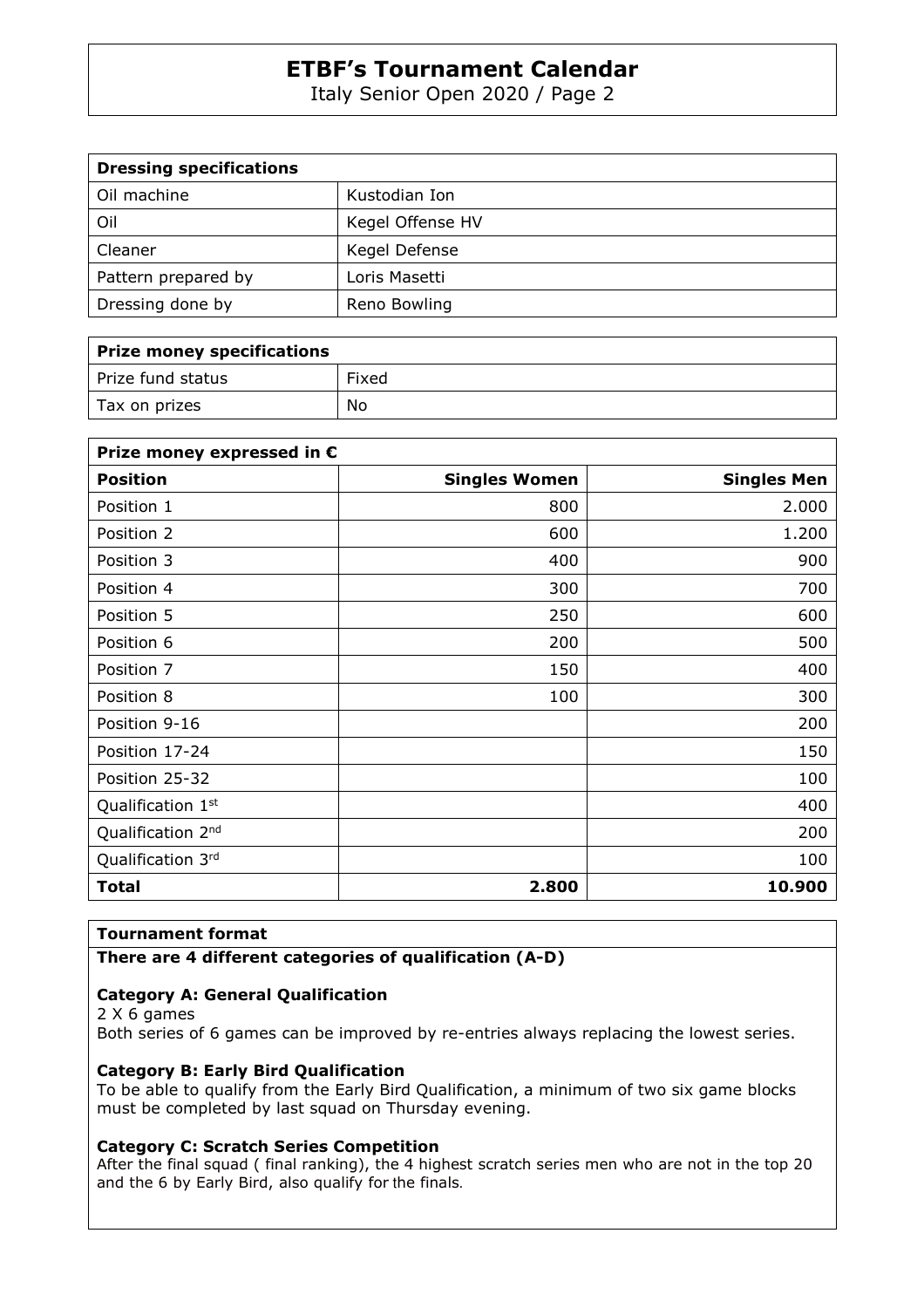Italy Senior Open 2020 / Page 3

#### **Category D: Turbo Competition**

A standing of the highest scores in all games for players having signed-up for participation in the Turbo competition.

Turbo fees must be paid prior to the start of the squad.

#### **Multiple qualifications**

In cases, where athletes qualify from more than one category, the order of qualification will be A - B - C - D. The next positioned athlete from the category, where the multiple qualified athletes is not qualified, will then qualify instead.

#### **32 qualified Men**

A. Athletes positioned 1-20 in the General Qualification, seeded 1-20

- B. Athletes positioned 1-6 in the Early Bird Qualification, seeded 21-26
- C. Athletes positioned 1-4 in the Scratch Series Competition, seeded 27-30
- D. Athletes positioned 1-2 in the Turbo Competition, seeded 31-32

#### **8 qualified Women**

A. Athletes positioned 1-4 in the General Qualification, seeded 1-4

- B. Athletes positioned 1-2 in the Early Bird Qualification, seeded 5-6
- C. The athletes positioned 1 in the Scratch Series Competition, seeded 7
- D. The athletes positioned 1 in the Turbo Competition, seeded 8

#### **Round Robin Points**

In the following three Round Robin competitions, there will be 20 points for a won game and 10 points for a tied game.

#### **Semi Final Men**

The 32 athletes will be divided into four groups of 8 athletes, each bowling a round robin over 7 one game matches.

The groups are divided based on seeding numbers as follows: Yellow Group: 1-8-9-16-17-24-25-32 Red Group: 2-7-10-15-18-23-26-31 Blue Group: 3-6-11-14-19-22-27-30 Green Group: 4-5-12-13-20-21-28-29

Athletes positioned 3 and 4 in each group will be ranked 9-16 Athletes positioned 5 and 6 in each group will be ranked 17-24 Athletes positioned 7 and 8 in each group will be ranked 25-32

#### **Final Men**

The two first positioned athletes in each of the four groups will bowl another round robin over 7 one game matches to determine the winner.

#### **Final Women**

The eight qualified women will bowl a round robin over 7 one game matches to determine the winner.

In case of a tie, the winner is the men or woman with the highest scratch score.

| Lane assignments and lane movements |                  |
|-------------------------------------|------------------|
| Lane draws                          | By the organizer |
| Athletes per pair in squads         | Four             |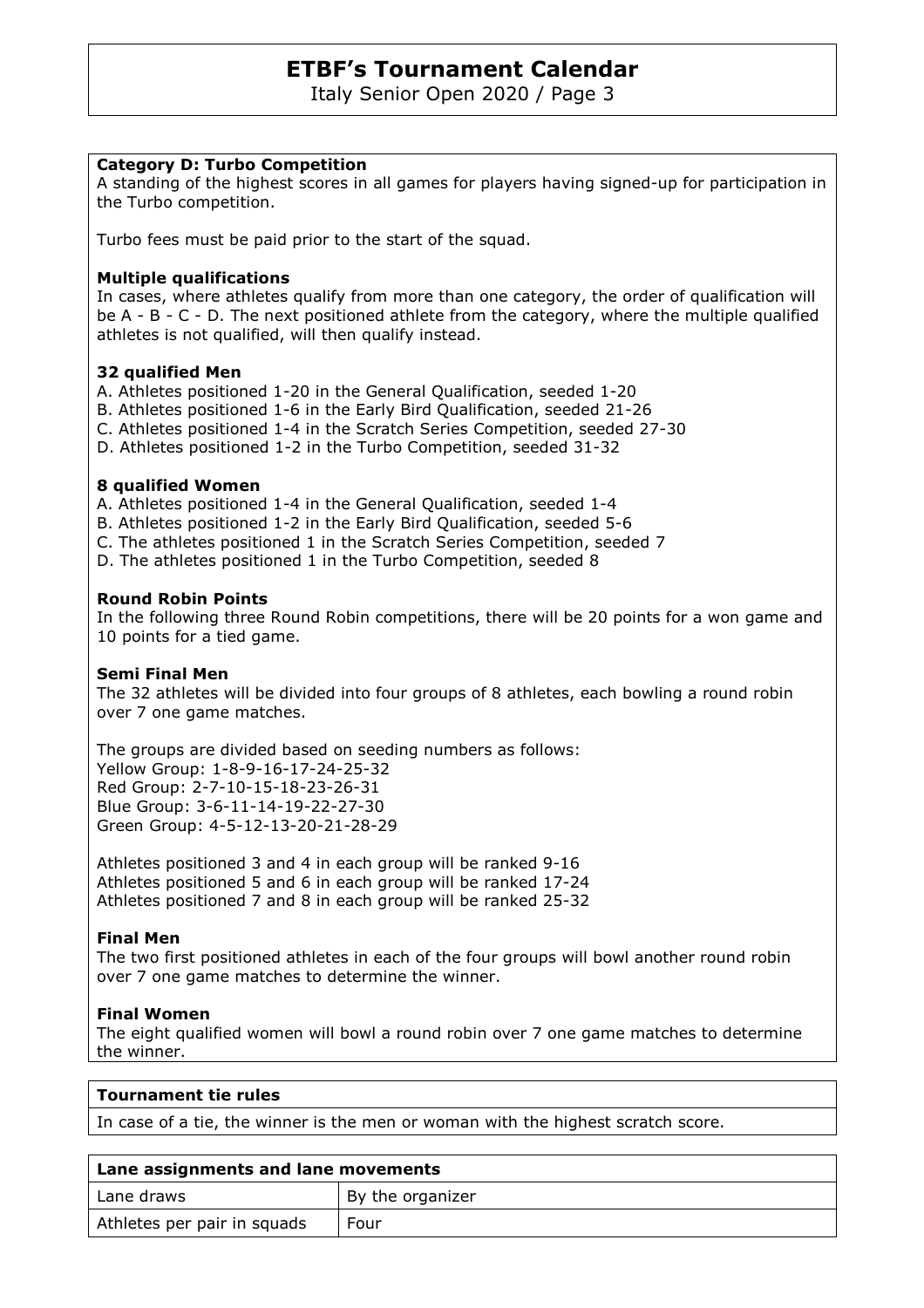Italy Senior Open 2020 / Page 4

| Frequency of movement   | Two shifts of Three games |
|-------------------------|---------------------------|
| Movement method         | To the right              |
| Number of lanes to move | Four                      |

| <b>Booking policies</b>    |              |
|----------------------------|--------------|
| Booking restriction before | Unlimited    |
| Booking restriction during | Unlimited    |
| Total number of bookings   | Unlimited    |
| Booking cancellations      | Possible     |
| Registration deadline      | Not informed |

| Qualification squads and fees in $\epsilon$ |                          |                          |             |              |                  |                          |
|---------------------------------------------|--------------------------|--------------------------|-------------|--------------|------------------|--------------------------|
| <b>Squad</b>                                | <b>Day</b>               | <b>Date</b>              | <b>Time</b> | <b>Spots</b> | <b>Entry fee</b> | <b>Re-entry</b>          |
| Squad 01                                    | Saturday                 | 30.05.2020               | 11.00       | 40           | 100              | 60                       |
| Squad 02                                    |                          |                          | 15.00       | 40           | 100              | 60                       |
| Squad 03                                    | Sunday                   | 31.05.2020               | 11.00       | 40           | 100              | 60                       |
| Squad 04                                    |                          |                          | 15.00       | 40           | 100              | 60                       |
| Squad 05                                    | Monday                   | 01.06.2020               | 18.00       | 40           | 100              | 60                       |
| Squad 06                                    |                          |                          | 21.00       | 40           | 100              | 60                       |
| Squad 07                                    | Tuesday                  | 02.06.2020               | 10.00       | 40           | 100              | 60                       |
| Squad 08                                    |                          |                          | 14.00       | 40           | 100              | 60                       |
| Squad 09                                    |                          |                          | 18.00       | 40           | 100              | 60                       |
| Squad 10                                    | Wednesday                | 03.06.2020               | 18.00       | 40           | 100              | 60                       |
| Squad 11                                    |                          |                          | 21.00       | 40           | 100              | 60                       |
| Squad 12                                    | Thursday                 | 04.06.2020               | 18.00       | 40           | 100              | 60                       |
| Squad 13                                    |                          |                          | 21.00       | 40           | 100              | 60                       |
| Squad 14                                    | Friday                   | 05.06.2020               | 15.00       | 44           | 120              | 60                       |
| Squad 15                                    |                          |                          | 18.00       | 44           | 120              | 60                       |
| Squad 16                                    |                          |                          | 21.00       | 44           | 120              | 60                       |
| Squad 17                                    | Saturday                 | 06.06.2020               | 09.00       | 44           | 120              | 60                       |
| Squad 18                                    |                          |                          | 12.00       | 44           | 120              | 60                       |
| Squad 19                                    |                          |                          | 15.30       | 44           | 120              | 60                       |
| Squad 20                                    |                          |                          | 19.00       | 44           | 120              | 60                       |
| Turbo                                       | $\overline{\phantom{0}}$ | $\overline{\phantom{a}}$ |             |              | 20               | $\overline{\phantom{a}}$ |

### **Schedule for the final steps**

### **Sunday 7 June 2020**

09.00: Semi Final men Blue and Green Groups Lane maintenance 11.00: Semi Final men Yellow and Red Groups

Lane maintenance

14.00: Final Round Robin Men and Women.